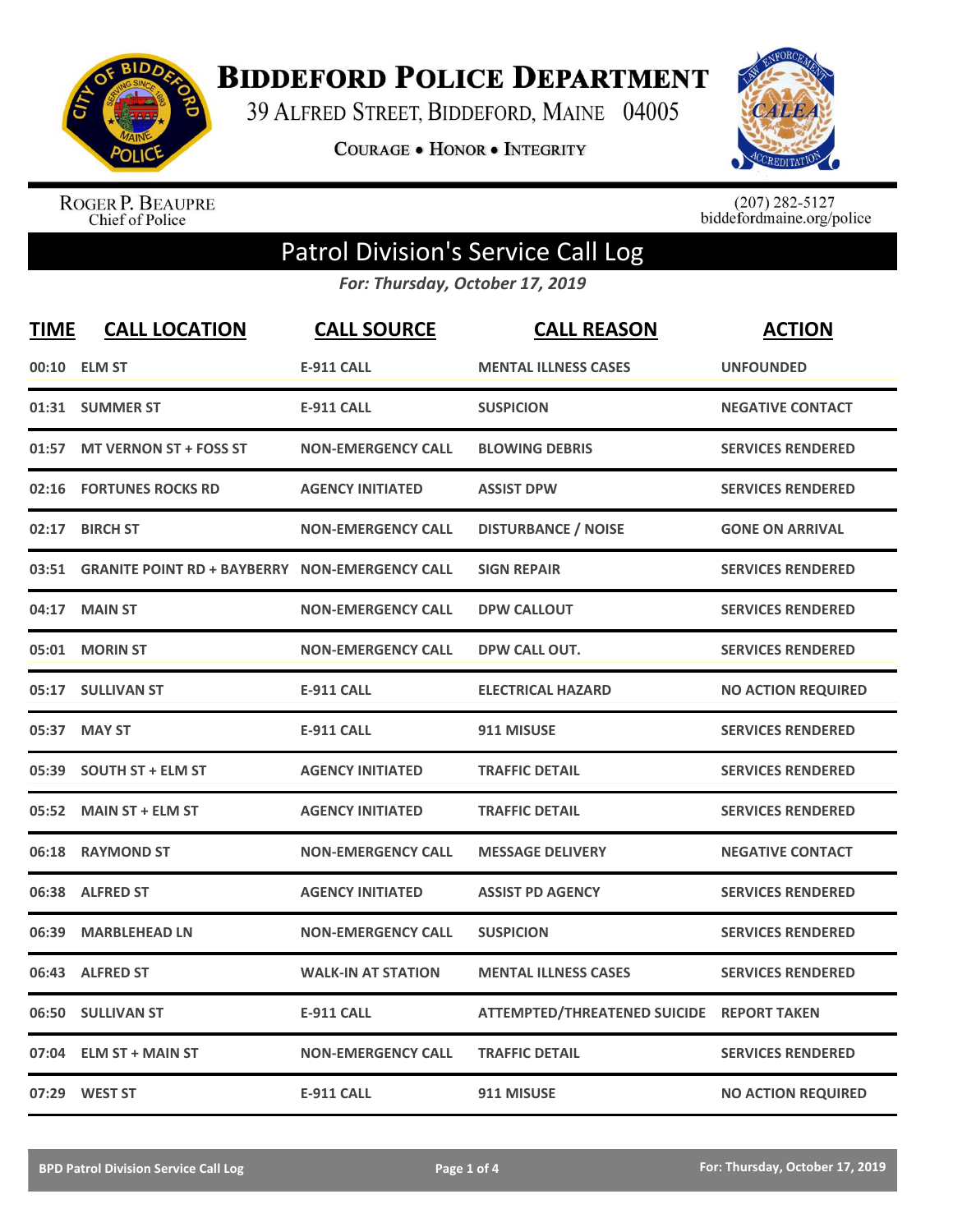| <b>TIME</b> | <b>CALL LOCATION</b>          | <b>CALL SOURCE</b>        | <b>CALL REASON</b>                                       | <b>ACTION</b>            |
|-------------|-------------------------------|---------------------------|----------------------------------------------------------|--------------------------|
|             | 07:39 MAIN ST                 | <b>NON-EMERGENCY CALL</b> | <b>CRIMINAL MISCHIEF</b>                                 | <b>REPORT TAKEN</b>      |
| 07:40       | <b>GUINEA RD</b>              | <b>AGENCY INITIATED</b>   | <b>ALL OTHER</b>                                         | <b>SERVICES RENDERED</b> |
|             | 07:58 RAYMOND ST              | <b>NON-EMERGENCY CALL</b> | <b>SUSPICION</b>                                         | <b>SERVICES RENDERED</b> |
|             | 08:08 ELM ST + SOUTH ST       | <b>AGENCY INITIATED</b>   | <b>TRAFFIC DETAIL</b>                                    | <b>SERVICES RENDERED</b> |
|             | 08:13 MAIN ST                 | <b>NON-EMERGENCY CALL</b> | <b>DOMESTIC COMPLAINTS</b>                               | <b>REPORT TAKEN</b>      |
|             | 09:19 ALFRED ST               | <b>AGENCY INITIATED</b>   | <b>TRAFFIC OFFENSES</b>                                  | <b>VSAC ISSUED</b>       |
|             | 09:35 HILL ST                 | <b>AGENCY INITIATED</b>   | <b>TRAFFIC OFFENSES</b>                                  | <b>VSAC ISSUED</b>       |
|             | 09:45 HUBERT ST               | <b>AGENCY INITIATED</b>   | <b>TRAFFIC OFFENSES</b>                                  | <b>VSAC ISSUED</b>       |
|             | 10:06 GRANITE ST              | <b>AGENCY INITIATED</b>   | <b>TRAFFIC OFFENSES</b>                                  | <b>WARNING ISSUED</b>    |
|             | <b>10:13 MAIN ST</b>          | <b>NON-EMERGENCY CALL</b> | <b>RR LIGHTS</b>                                         | <b>SERVICES RENDERED</b> |
|             | <b>10:23 HILL ST</b>          | <b>AGENCY INITIATED</b>   | <b>TRAFFIC OFFENSES</b>                                  | <b>WARNING ISSUED</b>    |
| 10:25       | <b>RAYMOND ST</b>             | <b>AGENCY INITIATED</b>   | <b>PRO-ACTIVE DV RESPONSE TEAM</b>                       | <b>NO VIOLATION</b>      |
| 10:28       | <b>MAPLEWOOD AVE</b>          | <b>E-911 CALL</b>         | 911 MISUSE                                               | <b>SERVICES RENDERED</b> |
|             | 10:33 HILL ST                 | <b>AGENCY INITIATED</b>   | <b>TRAFFIC OFFENSES</b>                                  | <b>VSAC ISSUED</b>       |
|             | 10:38 HILL ST + GRANITE ST    | <b>AGENCY INITIATED</b>   | <b>DISABLED VEHICLE</b>                                  | <b>SERVICES RENDERED</b> |
|             | 10:38 ELM ST + SPRUCE ST      | <b>NON-EMERGENCY CALL</b> | <b>ASSIST PD AGENCY</b>                                  | <b>VEHICLE TOWED</b>     |
|             | 10:47 HILL ST                 | <b>AGENCY INITIATED</b>   | <b>TRAFFIC OFFENSES</b>                                  | <b>VSAC ISSUED</b>       |
|             | 10:48 ALFRED ST + MARINER WAY | <b>NON-EMERGENCY CALL</b> | <b>TRAFFIC LIGHTS</b>                                    | <b>SERVICES RENDERED</b> |
|             | 11:56 SACO FALLS WAY          | <b>NON-EMERGENCY CALL</b> | <b>ALL OTHER</b>                                         | <b>SERVICES RENDERED</b> |
|             | <b>12:44 PIKE ST</b>          | <b>AGENCY INITIATED</b>   | <b>TRAFFIC OFFENSES</b>                                  | <b>WARNING ISSUED</b>    |
|             | 12:54 FRANKLIN ST             | <b>NON-EMERGENCY CALL</b> | <b>PARKING COMPLAINT</b>                                 | <b>GONE ON ARRIVAL</b>   |
|             | 12:56 POOL ST                 | <b>AGENCY INITIATED</b>   | <b>TRAFFIC OFFENSES</b>                                  | <b>WARNING ISSUED</b>    |
|             | 13:26 POOL ST                 | <b>AGENCY INITIATED</b>   | <b>TRAFFIC OFFENSES</b>                                  | <b>VSAC ISSUED</b>       |
|             | 13:50 POOL ST                 | <b>AGENCY INITIATED</b>   | <b>TRAFFIC OFFENSES</b>                                  | <b>WARNING ISSUED</b>    |
|             | 14:01 POOL ST                 | <b>AGENCY INITIATED</b>   | <b>TRAFFIC OFFENSES</b>                                  | <b>WARNING ISSUED</b>    |
|             | 14:04 WENTWORTH ST            | <b>AGENCY INITIATED</b>   | <b>PROTECTION FROM ABUSE SERVIC PAPERWORK NOT SERVED</b> |                          |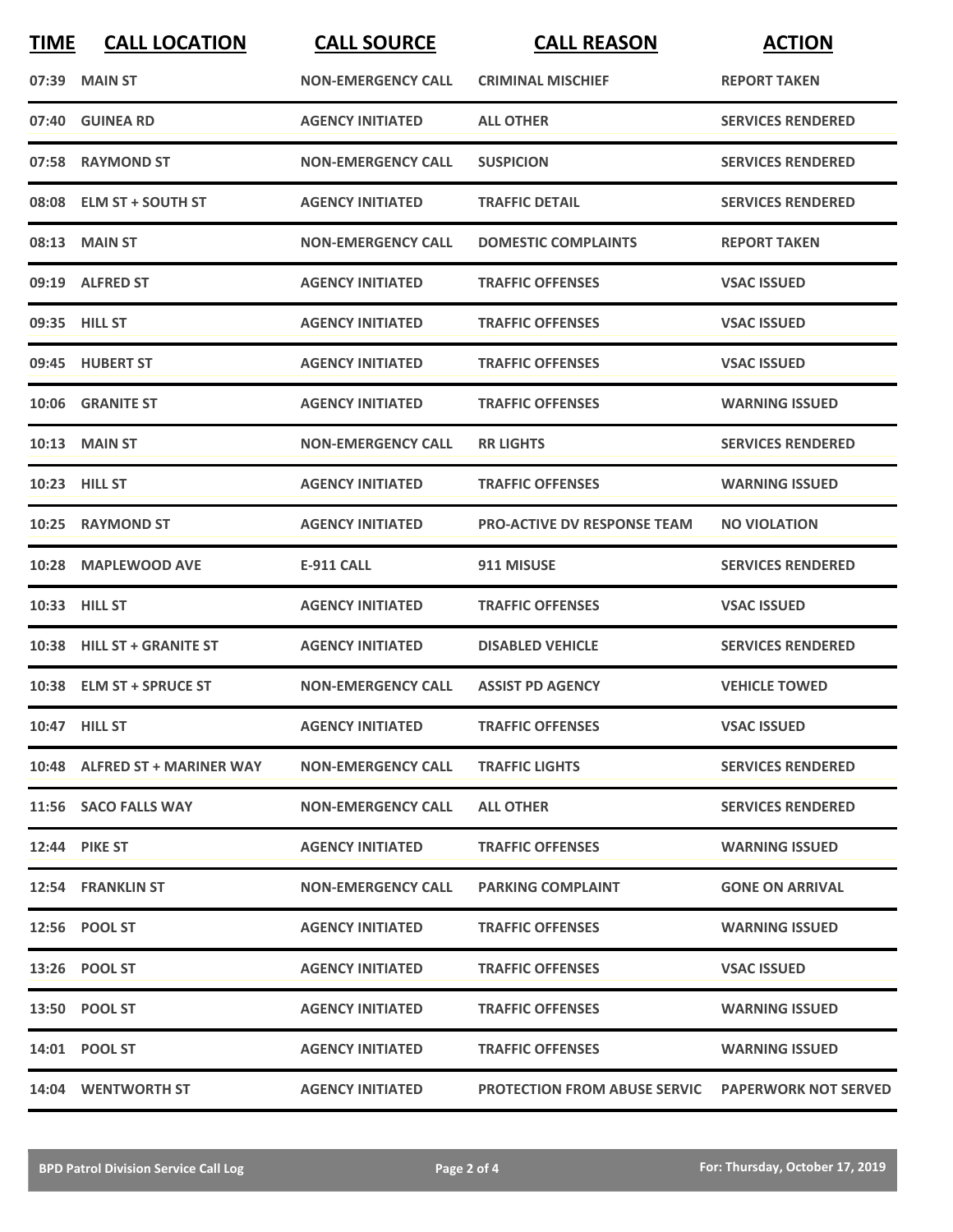| <b>TIME</b> | <b>CALL LOCATION</b>         | <b>CALL SOURCE</b>        | <b>CALL REASON</b>                 | <b>ACTION</b>                |
|-------------|------------------------------|---------------------------|------------------------------------|------------------------------|
| 14:06       | <b>MIDDLE ST</b>             | <b>AGENCY INITIATED</b>   | <b>PRO-ACTIVE DV RESPONSE TEAM</b> | <b>NO VIOLATION</b>          |
|             | 14:10 POOL ST                | <b>AGENCY INITIATED</b>   | <b>TRAFFIC OFFENSES</b>            | <b>WARNING ISSUED</b>        |
|             | 14:19 BUZZELL RD             | <b>NON-EMERGENCY CALL</b> | <b>ANIMAL COMPLAINT</b>            | <b>NEGATIVE CONTACT</b>      |
|             | 14:33 WEST ST + WESTLAND AVE | <b>NON-EMERGENCY CALL</b> | <b>PARKING COMPLAINT</b>           | <b>SERVICES RENDERED</b>     |
|             | 14:40 ALFRED ST              | <b>NON-EMERGENCY CALL</b> | <b>MENTAL ILLNESS CASES</b>        | <b>TRANSPORT TO HOSPITAL</b> |
|             | <b>14:57 MAIN ST</b>         | <b>AGENCY INITIATED</b>   | <b>UNLOCKED DOORS - WINDOWS</b>    | <b>BUILDING CHECK/SECURE</b> |
|             | 15:16 SOUTH ST + GREEN ST    | <b>AGENCY INITIATED</b>   | <b>TRAFFIC OFFENSES</b>            | <b>WARNING ISSUED</b>        |
|             | 15:25 ALFRED ST              | <b>WALK-IN AT STATION</b> | <b>COURT ORDERED CHECK IN</b>      | <b>SERVICES RENDERED</b>     |
|             | 15:35 ELM ST                 | <b>E-911 CALL</b>         | 911 MISUSE                         | <b>SERVICES RENDERED</b>     |
|             | <b>15:48 MAIN ST</b>         | <b>OTHER</b>              | <b>PAPERWORK</b>                   | <b>PAPERWORK SERVED</b>      |
|             | 15:59 ELM ST + TAYLOR ST     | <b>AGENCY INITIATED</b>   | <b>CHECK WELFARE</b>               | <b>SERVICES RENDERED</b>     |
|             | 16:16 ALFRED ST              | <b>AGENCY INITIATED</b>   | THEFT/CIVIL COMPLAINT              | <b>NEGATIVE CONTACT</b>      |
| 16:19       | <b>WENTWORTH ST</b>          | <b>WALK-IN AT STATION</b> | <b>THEFT</b>                       | <b>SERVICES RENDERED</b>     |
| 16:21       | <b>MARBLEHEAD LN</b>         | <b>AGENCY INITIATED</b>   | <b>SUSPICION</b>                   | <b>SERVICES RENDERED</b>     |
|             | 16:35    FOSS ST             | <b>NON-EMERGENCY CALL</b> | <b>DOMESTIC COMPLAINTS</b>         | <b>REPORT TAKEN</b>          |
|             | 17:13 HILLS BEACH RD         | <b>E-911 CALL</b>         | 911 MISUSE                         | <b>SERVICES RENDERED</b>     |
|             | 17:26 HARRISON AVE           | <b>WALK-IN AT STATION</b> | <b>HARASSMENT</b>                  | <b>REPORT TAKEN</b>          |
|             | 18:47 POMERLEAU ST           | <b>NON-EMERGENCY CALL</b> | <b>DISTURBANCE / NOISE</b>         | <b>WARNING ISSUED</b>        |
|             | <b>18:51 WASHINGTON ST</b>   | <b>NON-EMERGENCY CALL</b> | <b>PARKING COMPLAINT</b>           | <b>PARKING TICKET ISSUED</b> |
|             | 18:56 MAIN ST + FOSS ST      | <b>AGENCY INITIATED</b>   | <b>TRAFFIC OFFENSES</b>            | <b>WARNING ISSUED</b>        |
|             | 18:56 MARION AVE             | <b>E-911 CALL</b>         | 911 MISUSE                         | <b>NO ACTION REQUIRED</b>    |
|             | 19:19 SULLIVAN ST            | <b>NON-EMERGENCY CALL</b> | <b>ALL OTHER</b>                   | <b>SERVICES RENDERED</b>     |
|             | 19:28 WENTWORTH ST           | <b>AGENCY INITIATED</b>   | <b>PAPERWORK</b>                   | <b>PAPERWORK SERVED</b>      |
|             | 19:50 FOSS ST                | <b>WALK-IN AT STATION</b> | <b>ESCORTS / RELAYS</b>            | <b>SERVICES RENDERED</b>     |
|             | 20:22    FOSS ST             | <b>E-911 CALL</b>         | <b>WEAPONS</b>                     | <b>SERVICES RENDERED</b>     |
|             | 21:16 MORIN ST               | <b>NON-EMERGENCY CALL</b> | <b>ANIMAL COMPLAINT</b>            | <b>NO ACTION REQUIRED</b>    |